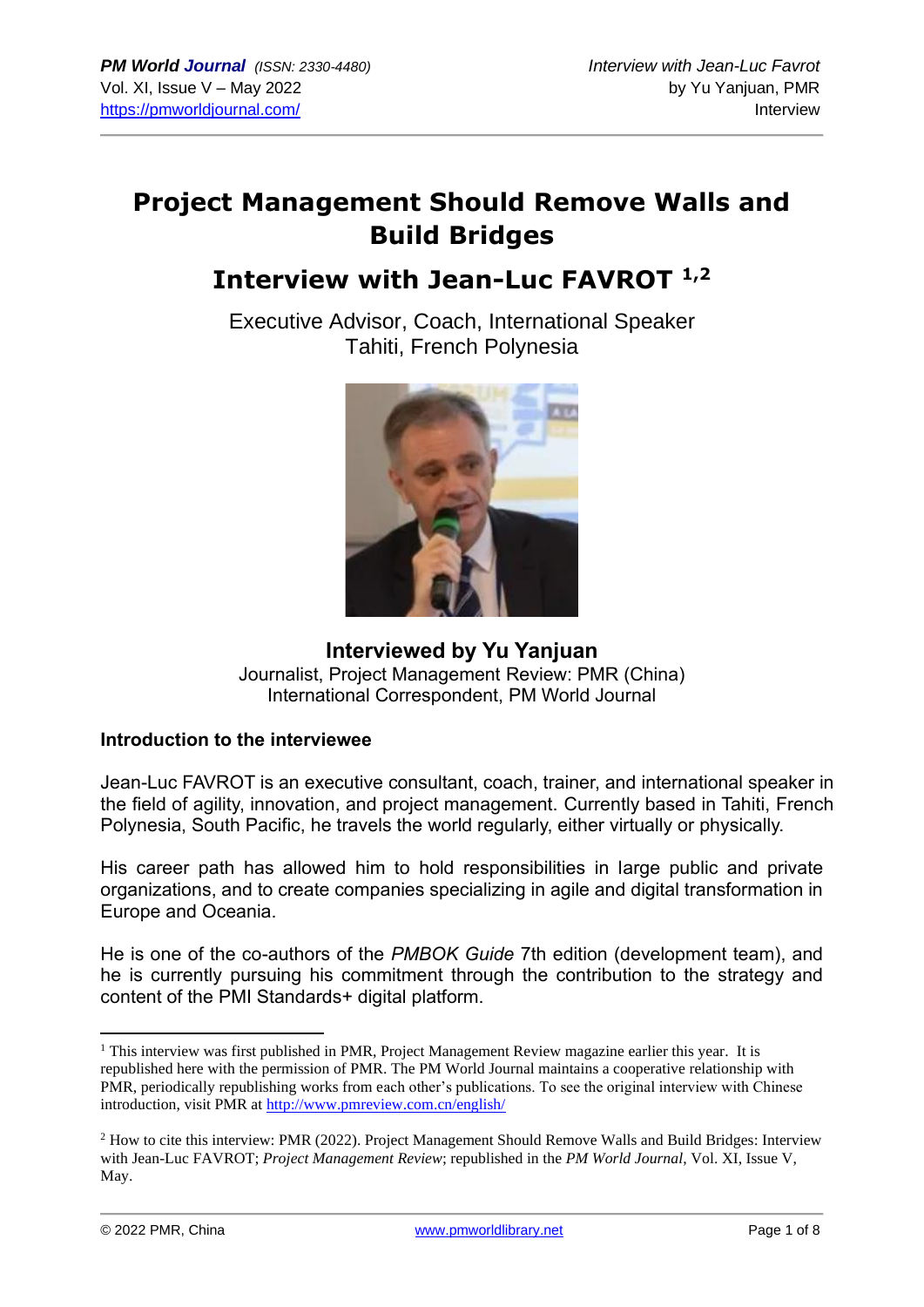## **Interview**

**Q1**. What are the major differences between the PMBOK Guide (7<sup>th</sup> edition and the previous editions?

**Jean-Luc FAVROT:** First of all, there is a fundamental shift from a process-based standard to a principle-based standard. Project are intended to deliver outcomes and value, by people and for people, in a VUCA world. The 12 project management principles focus on mindset, and they are complemented by 8 project performance domains. A project performance domain is a group of related activities that are critical for the effective delivery of project outcomes. There is also a section on Models, Methods and Artifacts, and another one on Tailoring.

I would add that the audience is not limited to project managers. Any other stakeholder of a project may be interested in the  $7<sup>th</sup>$  edition, regardless of their role (team member, sponsor, product owner, etc.). Moreover, the 7th edition covers the entire spectrum of approaches (predictive, adaptive, hybrid).

**Q2**. Compared with the previous editions, the PMBOK Guide (7th edition) is a breakthrough innovation. Do you agree? What do you think are the driving factors behind the innovation?

FAVROT: I think it's both a return to the essence of project management, and a projection into the future. The *PMBOK Guide* became thicker and thicker with each successive edition. The content was very rich but difficult to read. Even though it was possible to see a form of agility (for example with the practice of Rolling Wave Planning), the *PMBOK Guide* was historically mainly linked to the Waterfall approach, so some people tended to think wrongly that project management and Waterfall were the same thing. I still see this mistake in some people who only specialize in agile approaches. Some of these people tend to caricature and denigrate project managers as if they all were micro-managers, only focused on outputs without considering outcomes or value.

On the other side, some project managers dismissed agile approaches as not serious in a professional world. Most of us on the development team had a very broad culture, far beyond methodology wars, and I think we shared an amazing openness and respect, which made this journey fantastic for me. In my opinion, the main innovation is here: removing artificial walls, and considering project management as a whole, based on people to produce outcomes and deliver value in a VUCA world.

The other side of innovation is to consider that ways of learning have evolved over time. When studying a new field, people still need a single and reliable reference to understand the essence and to be guided through their learning journey. But they also usually look for numerous, short and varied sources of information on the Internet: blog posts, articles, videos, podcasts, whose quality is heterogeneous. Thus, the  $7<sup>th</sup>$  PMBOK Guide should be seen as a part of a new, larger system: the book does not aim to be exhaustive but to provide deep understanding and guidance, and it is complemented by a constantly evolving digital content platform. This is called PMIstandards+ and is free to PMI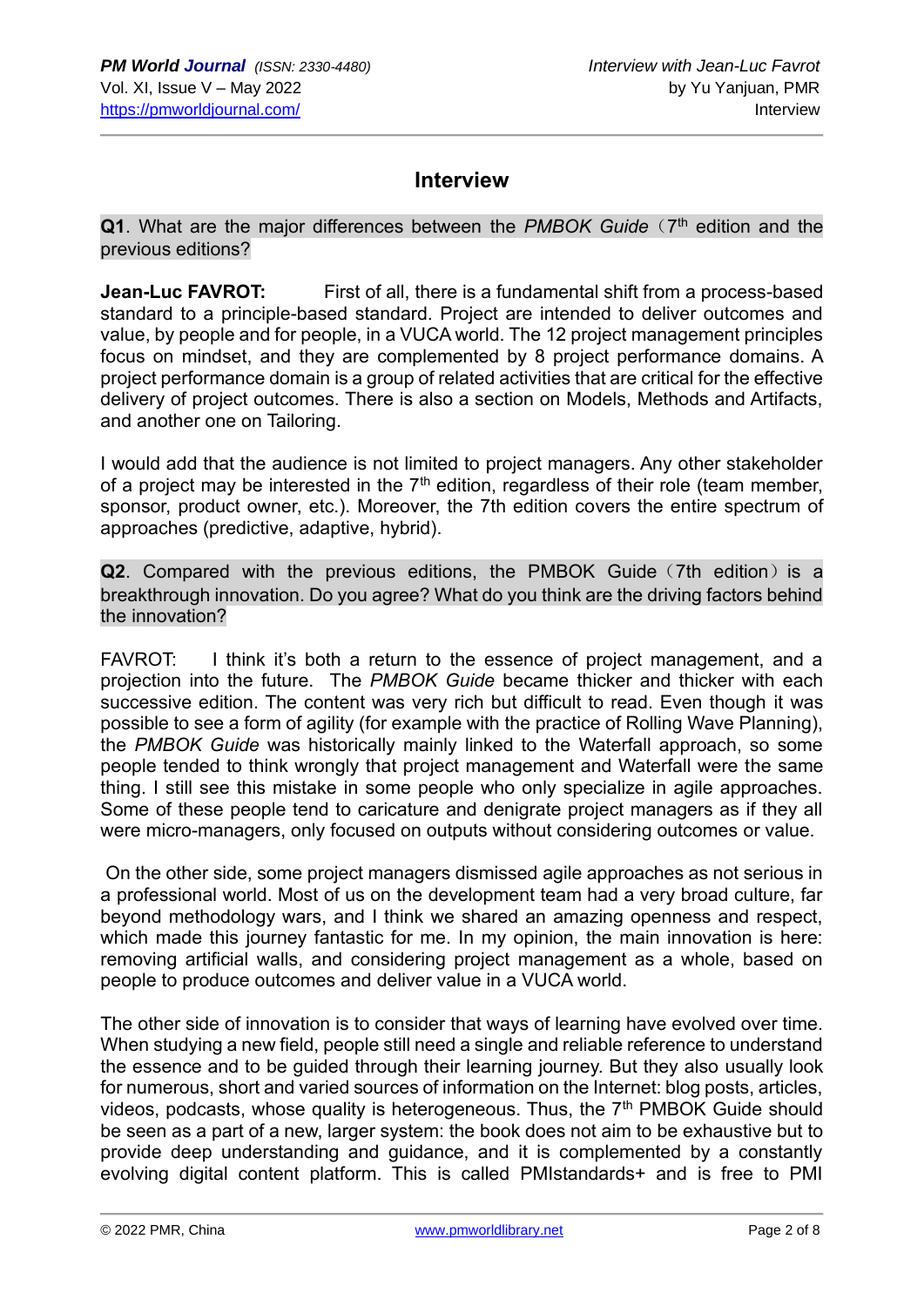members. In it, the Models Methods and Artifacts section of the PMBOK Guide is detailed and expanded, and more generally it includes sources in different formats (article, case study, video, audio, template, etc.) aimed at providing examples and guidance that cannot be present in a book designed to be more concise than before. The advantage is that it is regularly growing and its quality is guaranteed by PMI. As a logical extension of my experience in the PMBOK Guide 7 development team, I am now pleased to contribute to the strategy and content of PMIstandards+.

**Q3.** Many experts said that the PMBOK Guide (7th Edition) and the sixth edition are complementary. The 6th edition solves the problem of "how" and the seventh edition deals with the problems of "what" and "why". Do you think so?

**FAVROT:** In the "Models Methods and Artifacts" (MMA) section of the PMBOK7, there are many models. Each of them is briefly described, and if you want more information, you should go to the PMIstandards+ platform or any other source.

Process groups (initiating, planning, executing, monitoring and controlling, closing) are mentioned as one of the models in the PMBOK Guide 7. You can use them if you are comfortable with them, but it is not mandatory at all, just like other models about communication or change management for example. The same way you can find further information elsewhere about the MMA you are interested in, you can find further information about the process groups on PMI Standards+ or in the *PMBOK Guide* 6<sup>th</sup> edition. But you don't need to read the entire  $6<sup>th</sup>$  edition to understand the  $7<sup>th</sup>$ . Moreover, the  $7<sup>th</sup>$  edition is not limited to the problems of "what" and "why", it also addresses the "how" through the activities described in the project performance domains and in the Models, Methods and Artifacts section.

So, in my own opinion, instead on focusing on the previous editions, consider the PMBOK Guide  $7<sup>th</sup>$  edition and the PMI Standards+ platform as a whole

**Q4.** Based on the PMBOK Guide (7th Edition) and your own observation, how to deal with Complexity?

**FAVROT:** One of the principles of the Standard is "Navigate Complexity".

Since one of the main sources of complexity is human behavior, I strongly recommend that you develop your ability to understand and deal with human aspects of project management. Other principles, performance domains, and models are specific to human relationships (Stewardship, Team, Stakeholders, Leadership, Project team development, Conflict management, Motivation, etc.).

Another main source of complexity is the interactions between systems. You can therefore find help in another principle that deals with systems thinking, as well as in practices such as dividing into smaller and more manageable subsystems, and conducting short and frequent experiments in order to collect and improve learnings.

You can see that complexity, ambiguity, uncertainty, and volatility are often mentioned in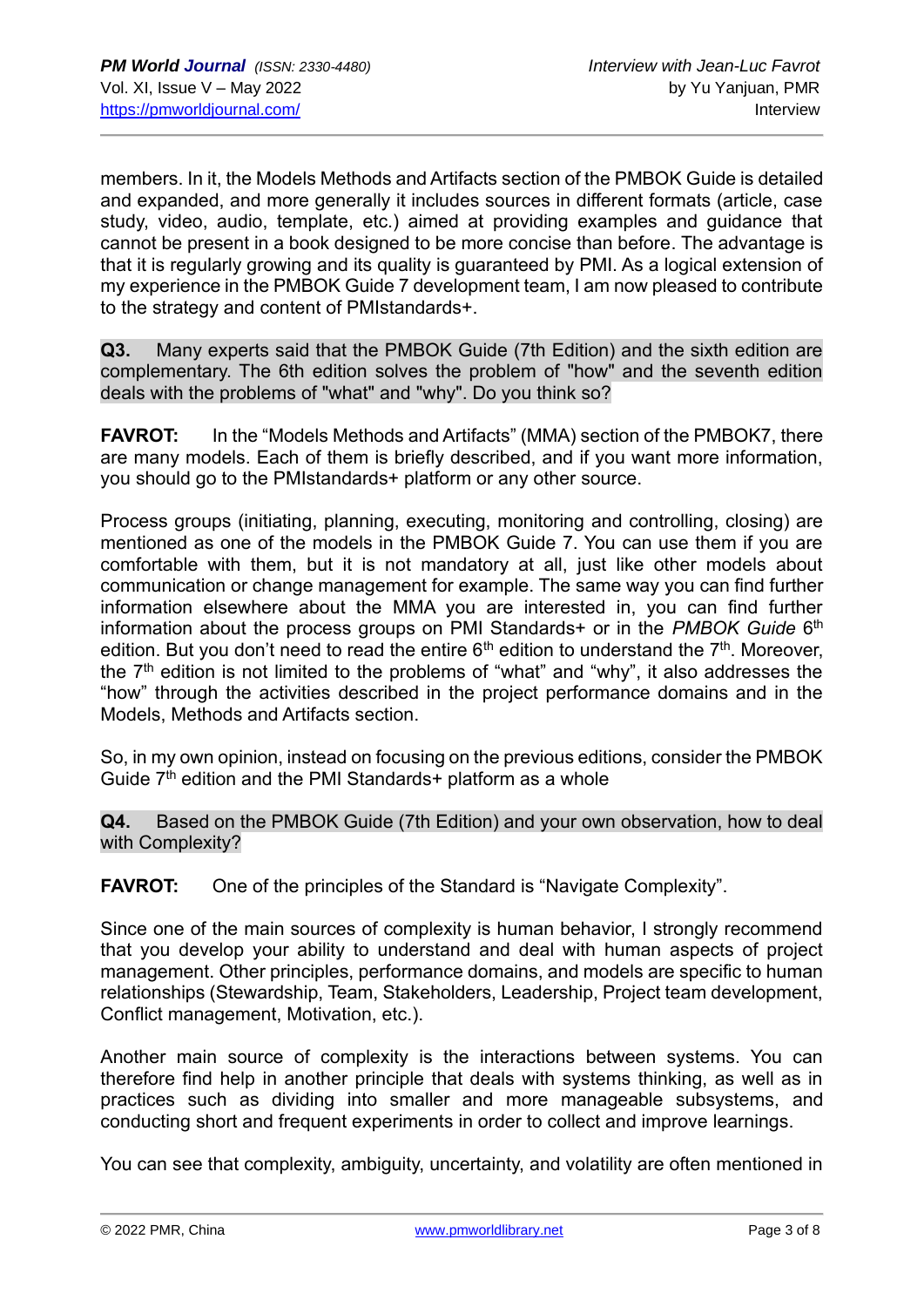the PMBOK Guide, sometimes together and with some links, even though "VUCA" is not used as such.

**Q5.** The concept "Value" is a hot word in the *PMBOK Guide* (7th Edition). Why do you think value matters so much in project management? How to you define "Value"? In order to become value-oriented, what do you believe organizations should do?

**FAVROT:** Value is indeed one of the key concepts of *PMBOK Guide* (7th Edition). As I said before, seeking to deliver value in not exclusive to agile approaches. A project manager who would focus only on outputs instead of outcomes and value would not be a project manager using a waterfall approach (as some agilists may think). He would only be a project manager who should step back to improve his way of working and thinking, provided that this kind of project manager really exists, which I am not totally sure. Project management is not an activity that exists by itself, it's a means to produce outcomes through outputs, and to deliver value through outcomes. Opposing outputs and outcomes is not relevant in my opinion.

The very definition of Value depends on the context. The *PMBOK Guide* explains that it is the worth, importance or usefulness of something, and that it is very subjective, as different stakeholders can perceive it in different ways. To broaden the definition, I would personally add that delivering value is producing something that has a positive impact somewhere, sometime, and for someone. From a general point of view, I think that organizations wanting to become value-oriented should focus on their mission and purpose, and even more on their stakeholders.

**Q6.** The *PMBOK Guide* (7th Edition) offers 12 principles of delivering value. What are your comments on these principles? Which principles impress you most?

**FAVROT:** Having said that Value is one of the key concepts in the PMBOK Guide, it is not surprising that one of my favorite principles is "Focus on value". But we should consider the twelve principles as a whole. For example, you cannot deliver value if you neglect all the powerful principles dealing with the human aspects of project management. Nor could you deliver value without considering the world around you (uncertainty/risks, systems thinking, tailoring based on context, adaptation, resiliency, change).

**Q7.** From your perspective, what kind of leadership style will help leaders face the future challenges in project management? What are the top qualities of a future project leader?

**FAVROT:** Personally, I think that curiosity, practiced with open-mindedness and respect, is one of the key factors of success.

Leaders should be curious to discover and learn relentlessly (methodologies, approaches, practices, directly or indirectly linked to their core area of competence). Even if sometimes they heard something wrong about something (for example predictive, or adaptive, or hybrid approaches), they have to make up their own mind and pick at least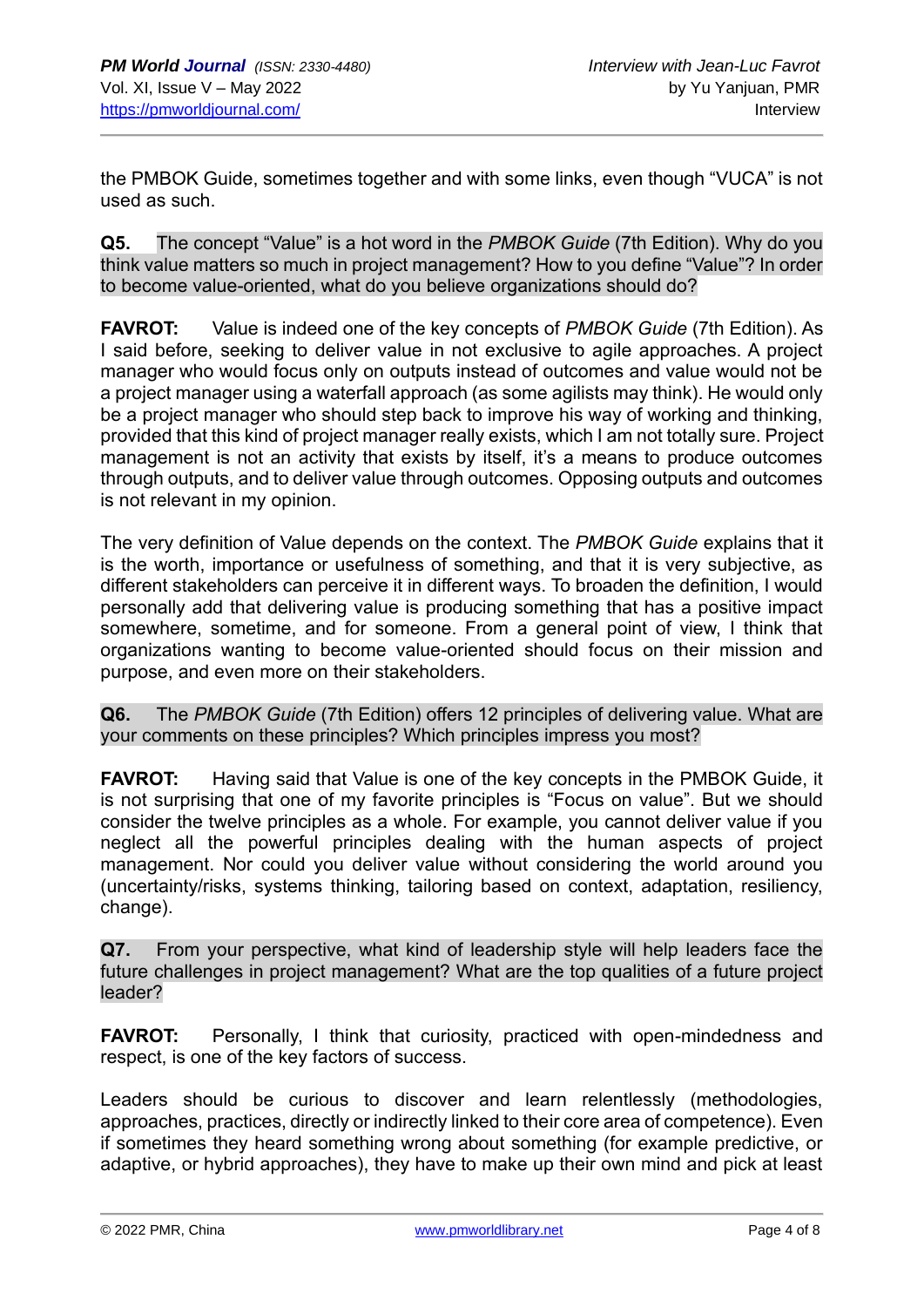a few good ideas.

Leaders should be curious about and understand people working with them (team members, customers, end-users, and generally all kinds of stakeholders): empathy, "soft skills".

Leaders should be curious to perceive the strategic, organizational, and cultural aspects that are at stake in their projects.

So, if you manage to have a wide range of knowledge, and if you are able to understand the context surrounding you, you will probably choose and improve the best way of working and delivering value in your situation.

This is fundamental but not sufficient. I believe that leaders should lead with passion, determination, and courage.

#### **Q8.** In the VUCA era, what do you believe is the right attitude towards risk?

**FAVROT:** The main challenge is to find a balance between establishing an overly heavy and detailed risk management plan at the beginning of a project and using a very light plan, consisting of a series of short-term experiments ("fail fast, fail often, fail cheap").

These two approaches are at the extremes of the possible spectrum, but they are not mutually exclusive. Mixing them according to the context is probably a good choice. Sometimes, spending energy to over-secure a project may prevent us from delivering value quickly. Conversely, not all risks can be manageable by experiments. Some risks may be beyond the project team's reach, and when stakes are high and critical, some experiments may be dangerous. Therefore, it will likely be more effective to manage risks in a hybrid way, tailored to the environment.

Last, it shouldn't be forgotten that uncertainty may also bring a chance to seize new opportunities. And managing opportunities is sometimes as important as managing threats in the VUCA era.

**Q9.** Which part of the *PMBOK Guide* (7<sup>th</sup> edition) did you contribute? Are there some stories or interesting experience to share in the process of developing the *PMBOK Guide*  $(7<sup>th</sup>$  edition)?

**FAVROT:** I don't know in detail how the previous editions were developed, but I think we experimented with a new way of working and I really enjoyed it. Each team member worked on a large spectrum of topics, thanks to a very iterative and flexible approach. Sometimes I worked with the whole team on transversal subjects (list of principles for example), sometimes I worked in small groups, either to create some specific content, to refine the content created by another group, or to examine and integrate feedback from review team members (we were a 12-member development team, and a total of 70+ people working remotely in 2 review teams). I also worked alone to review 1000+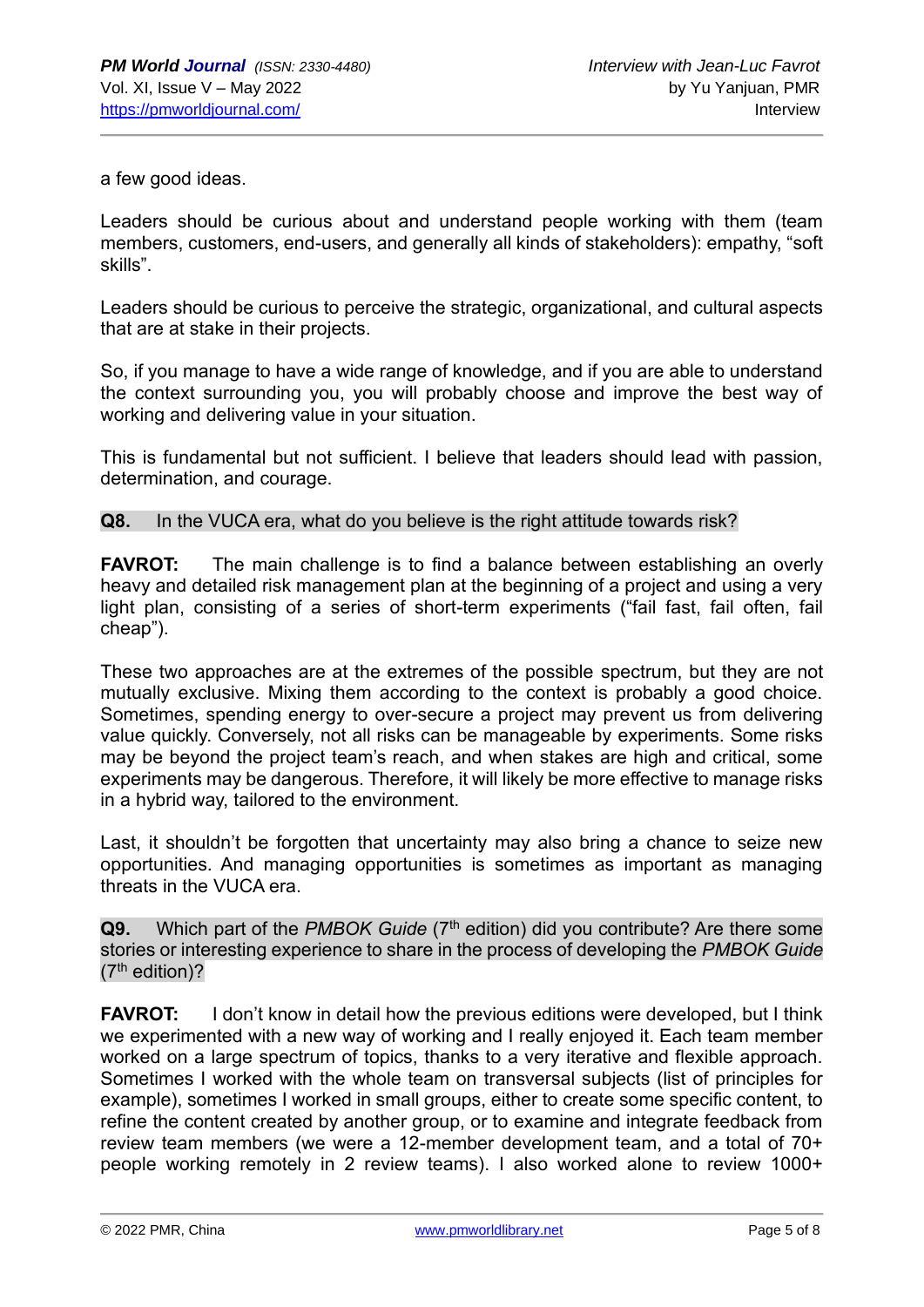comments from the exposure draft. It was a mix between choosing the topics we were most interested in (frequently) and working on topics assigned by the leader. It was also a mix between face-to-face meetings of the development team in Philadelphia, at PMI Headquarters (before pandemic), individual work at home, and remote meetings.

The decision to rewrite from scratch had been made by PMI prior to hiring the development team and that's what boosted my motivation to send my application when I saw the global call for candidates.

**Q10.** In your eyes, what does the profession of project management look like in the future?

**FAVROT:** We all know now that both predictive and adaptive development approaches are relevant. It's just a matter of context. Hybrid approaches can also be tailored to maximize outcomes and value, without any dogmatism.

Some people seem to focus on another divide, between project management and product management. While they have some obvious differences, I think they share a lot of things, directly or via program management. Personally, I think that a very significant part of the PMBOK Guide 7<sup>th</sup> edition is relevant to both project and product management as it is. So, if we take an even higher perspective, project management may remove more walls and/or build more bridges in the future.

Roles and responsibilities are evolving in the same way, and we have already introduced functions associated with projects in the PMBOK Guide  $7<sup>th</sup>$  edition. The goal is to ensure that all activities are covered by people without staying stuck on terminology related to one approach, nor stuck on a specific degree of centralization or decentralization of leadership (context matters here again).

Thus, I believe that project management will be used more and more widely by "project practitioners" (as we call them in the *PMBOK Guide*), beyond the sole project managers.

**Q11.** As far as you are concerned, what aspects of the *PMBOK Guide* (7<sup>th</sup> edition) should improve in future editions?

**FAVROT:** As this was a complete rewrite, the development of this edition was incredibly intense, especially since we had a very short time frame to work on it. So, I feel very proud and grateful to have had such an amazing journey, and at the same time I am sure that this edition can be improved. Personally, I don't feel I have sufficient distance yet. Some ideas are obviously starting to emerge, but it's too early to share them in a structured way.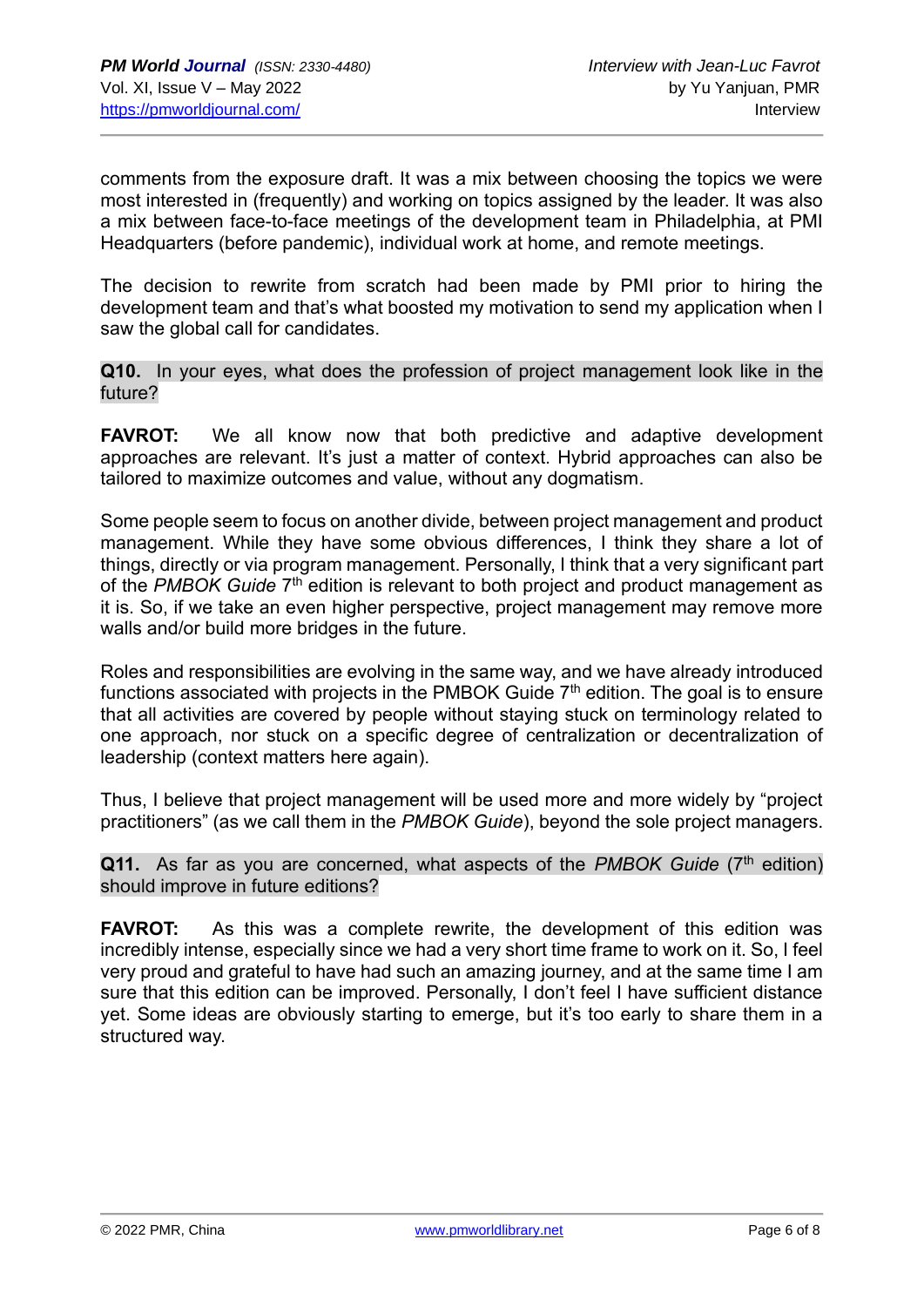To read the original interview and to learn more about PMR magazine, visit <http://www.pmreview.com.cn/english/>